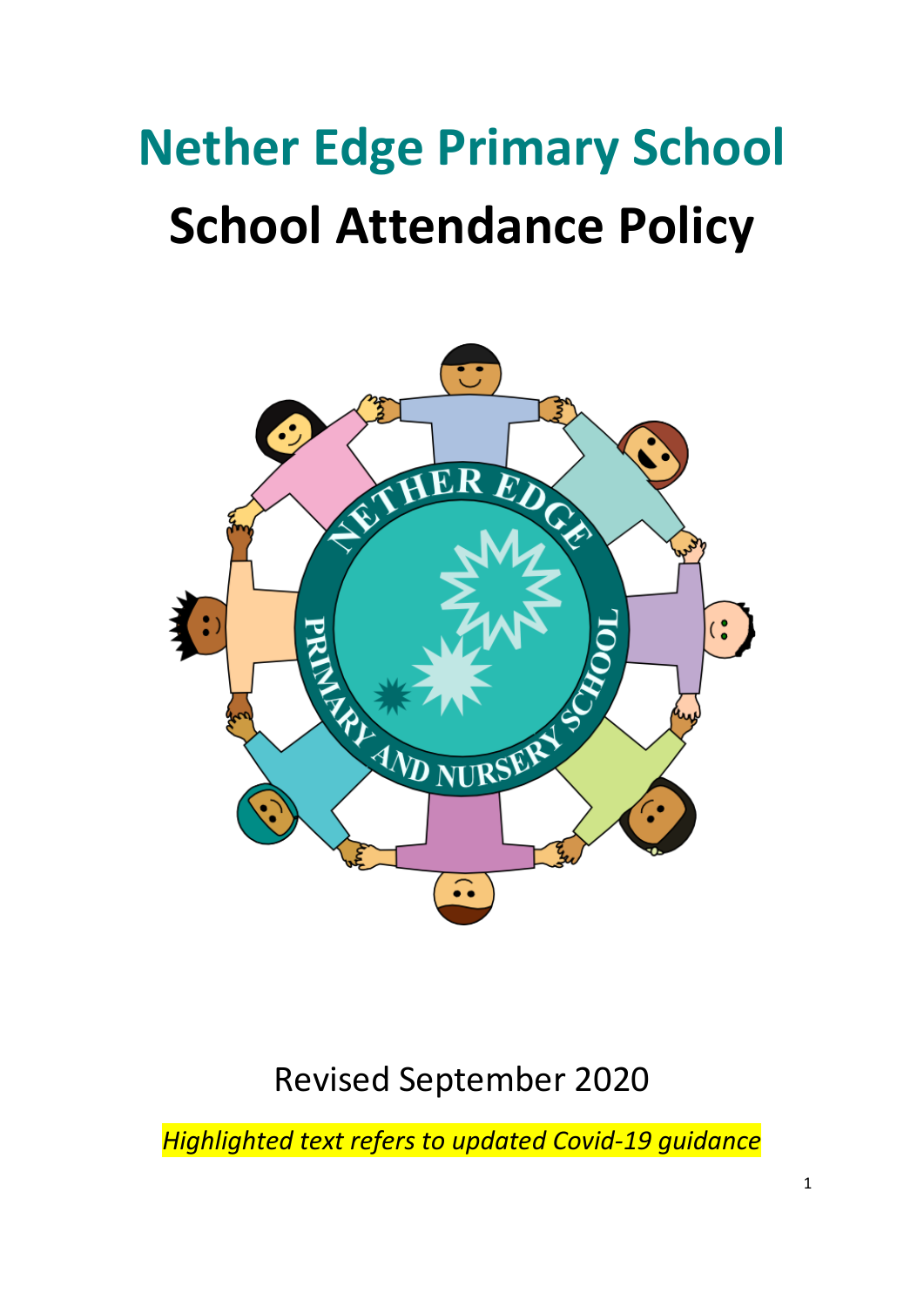# **Attendance and punctuality at Nether Edge Primary**

#### **1. Attendance Aims**

Here at Nether Edge we recognise the impact good attendance has on a child's ability to reach their full potential. We aim for all children and parents to:

- Attend school as often as possible
- Not take extended leave in term time
- Talk to school about issues that are impacting on school attendance so we can work together to address these
- Work with school to address medical or SEND needs to ensure plans are in place to fully support their time in school
- Be on time for school every day so they are ready to learn

Poor attendance and punctuality can result in:

- Feeling unsettled
- Reduced abilities to form secure friendships
- A negative impact on confidence and resilience
- Struggles to achieve academically

It is the duty of the Local Authority to ensure that parents/carers fulfil their duty under section 7 of the Education Act 1996. This duty is to ensure that your child receives full time education.

# **2. The School Day**

# **2.1 - The Main School Day**

**8.00am:** Breakfast club begins

**8.30am:** Main gates open for children to enter the playground

**8.45am:** Reception doors open for children to enter the classroom

**8:50am:** Bell goes, children line up and teachers arrive to collect them

**8.55am:** Registration in classrooms.

**9am:** Shutter is closed.

Children arriving after 9am must report to the Office and be signed in by their parents. A late mark will be recorded by the office team.

All gates are locked by 9am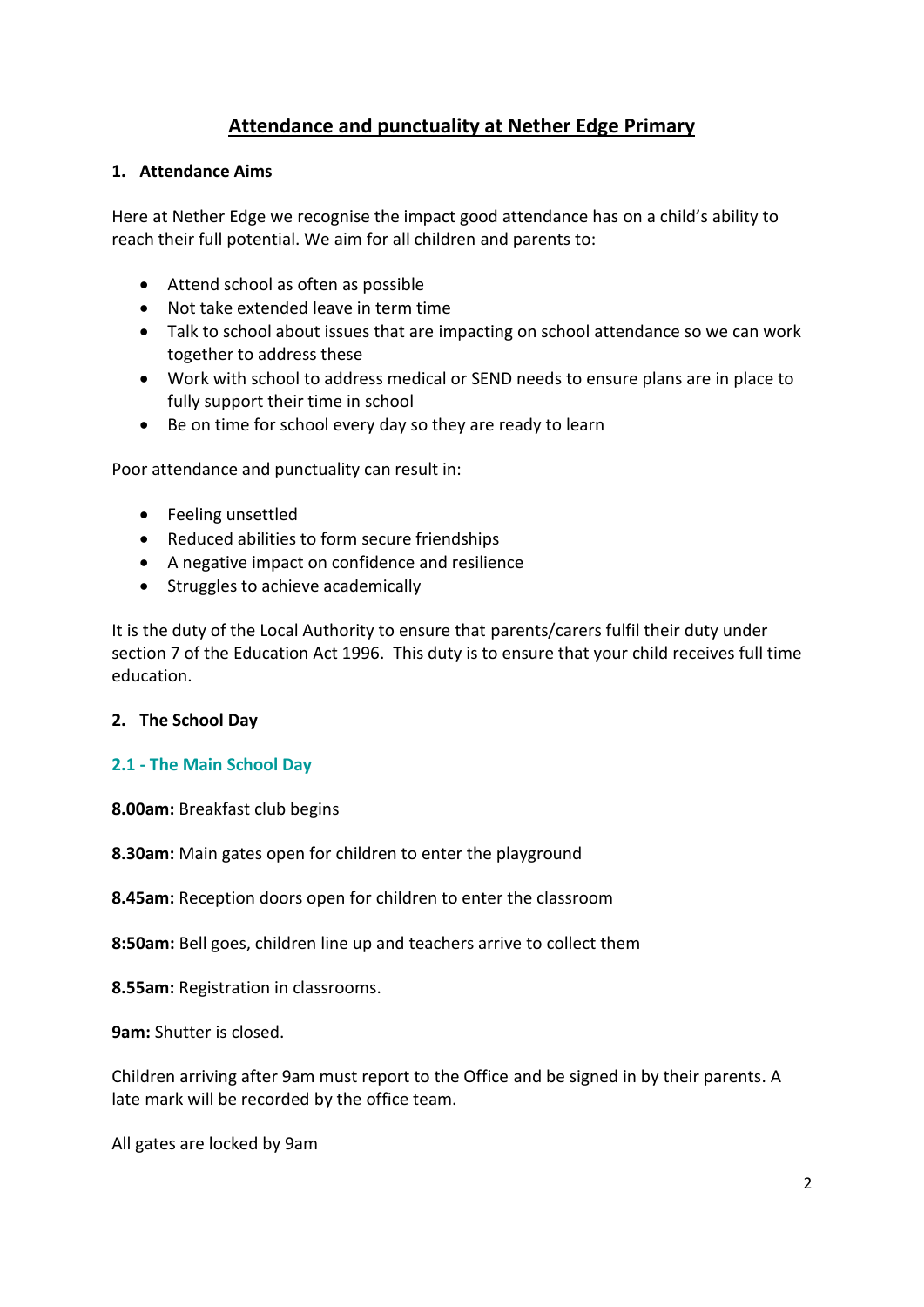**1pm:** Reception and KS1 to return to return to classroom to be registered

**1:15pm:** KS2 to return to classrooms to be registered

**3:10pm:** Shutter is opened

**3:15pm:** Children are dismissed

*As part of Government advice regarding social distancing, the following changes have been adopted temporarily:*

- *The school gate will open at 8:30am and children will enter school at staggered times. This is to reduce the number of children entering the school grounds at one time and to allow parents to safely drop their children at the school gate.*
- *As a result of this, registers will remain open until 9:15am to allow for all children to have safely entered the building and reached their classrooms.*
- *Afternoon register times will also be affected and will happen at slightly different times*
- *Dismissal will happen at 3pm with parents arriving at staggered times*

# **2.2 - The Nursery School Day**

**8:45am:** Gates open for morning children to arrive

**9am:** Morning session starts and gates are closed

**11:45am:** Gates open and children are dismissed

**12:30pm:** Gates open for afternoon children to arrive

**12:45pm:** Afternoon session starts and gates are closed

**3:30pm:** Gates open and children are dismissed

*As part of Government advice regarding social distancing, the following changes have been adopted temporarily:*

- *The Nursery gate will open at 8:30am and again at 11:45am and children will enter school at staggered times. This is to reduce the number of children entering the nursery at one time and to allow parents to safely drop their children at the nursery door.*
- *Children will be dismissed at staggered times also.*

# **2.3 - Collection of Children**

- The end of the school day is 3.15pm for the Main School.
- The end of the day for Nursery is 3:30pm.
- Nursery children are collected from the Nursery door.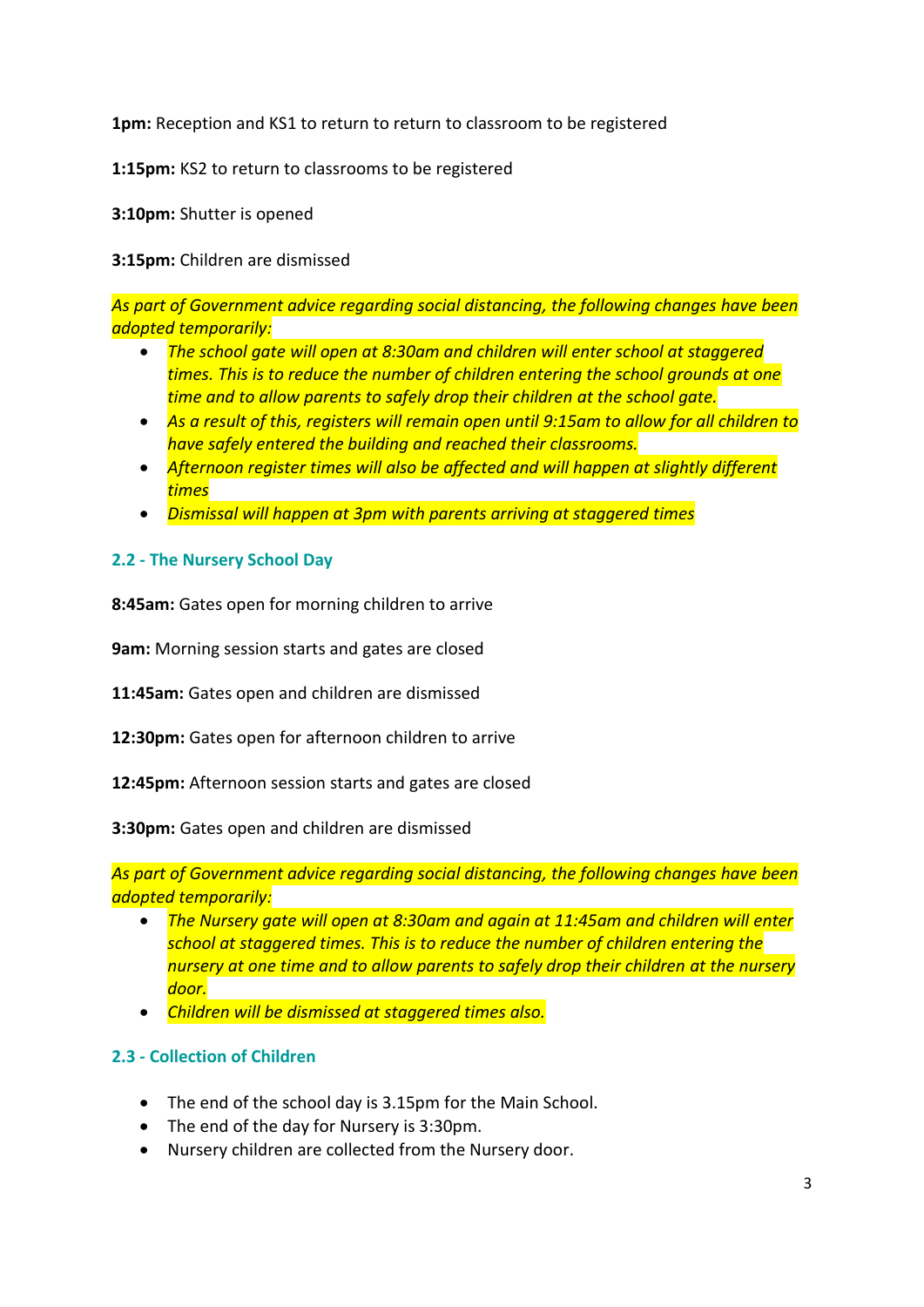- Reception children are collected from the Reception class doors
- Y1-Y6 are collected from the closest external door or designated point on the playground.
- Y6 children are allowed to walk home alone if parents have previously completed a 'Walk home' form given to all parents at the start of Y6. Parents telephoning school requesting their child walks home alone, will only be authorised if the forms have been completed.

*As part of Government advice regarding social distancing, the following changes have been adopted temporarily:*

- *The school gate will open at 3pm for collection. Children will all be taken to the yard and wait in a designated zone with at least one adult from their classroom.*
- *Parents will enter the school grounds in a one way system and collect their children from their zone.*
- *They will continue to walk the length of the one way system until they are back out of the school gate.*
- *Y6 children will still be allowed to walk home with permission and will leave the school site at 3pm.*

# **2.4 – Safeguarding the collection of children**

- It is the parent/carers responsibility to ensure their child is collected from school, on time, by an adult known to us.
- During the admissions process, parents/carers are asked to complete a form naming those adults with permission to collect their child. Parents/carers are reminded to update this annually.
- No child will be released to an unknown adult without prior consent either in person or via the telephone. They will also need to provide the password set by parents/carers during the admissions process.

# **3. Absence**

Children should attend school every day. If they are unable to attend school parents/carers are requested to telephone school on the first day of absence to explain why their child is not in school. We provide a telephone answering machine for parents to leave these messages if the phone isn't answered. The appropriate code will then be entered in the attendance register by a member of the office team. A follow up call may be required.

If a parent/carer fails to notify the school the attendance officer will call home. This is known as 'First Day' absence calling. If no response is received, to the phone call, a home visit may be required and a letter will be sent home requesting a reason for absence and will be kept on file. If no explanation remains forthcoming then the absence will be recorded as unauthorised.

(See Appendix 1 – **Attendance procedures**)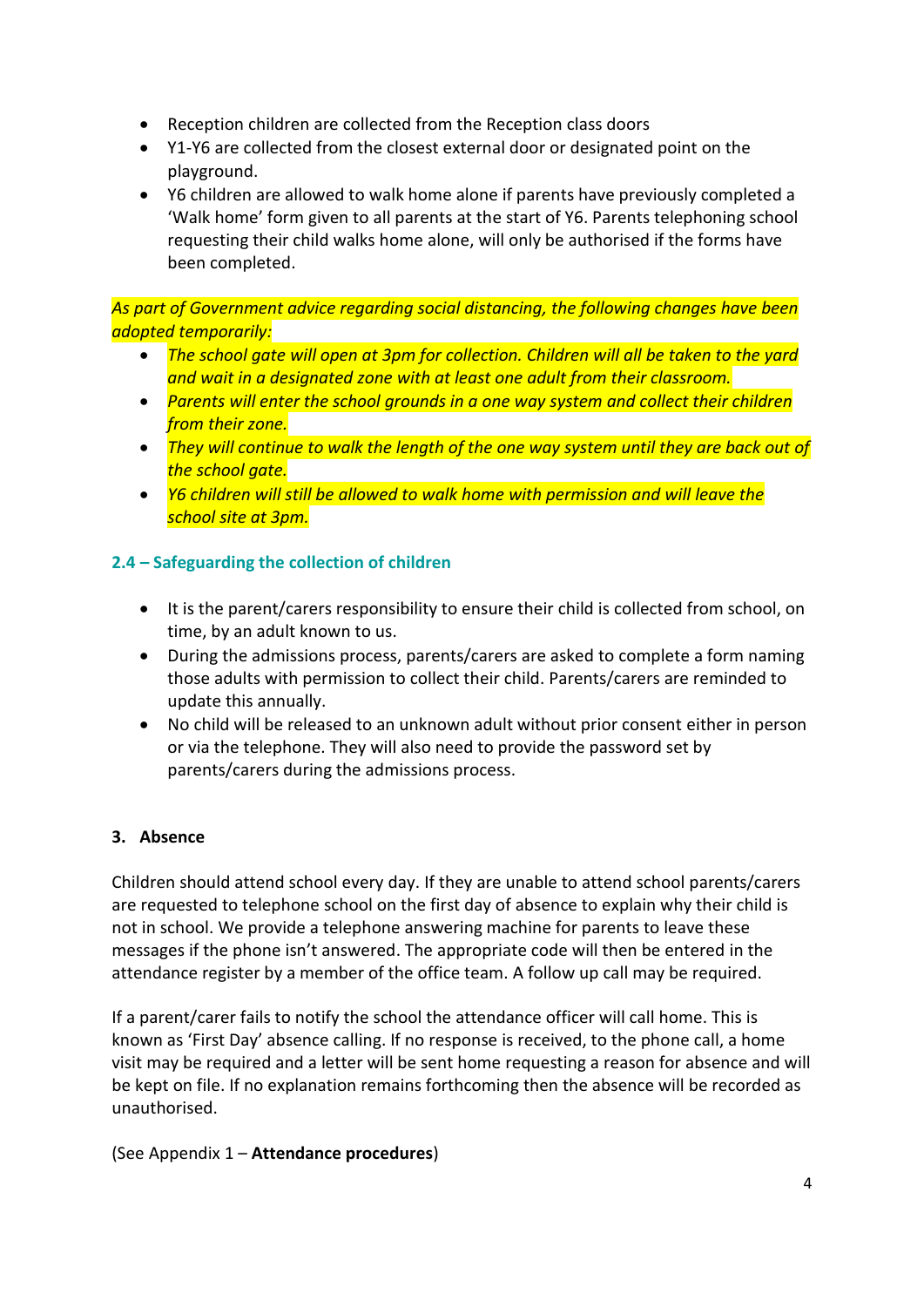(See Appendix 2 - **Home visit thresholds)**

*In March when the coronavirus (COVID-19) outbreak was increasing, the government made clear no parent would be penalised or sanctioned for their child's non-attendance at school.*

*Now the circumstances have changed and school attendance will be mandatory again from the beginning of the autumn term. This means from that point, the usual rules on school attendance will apply, including:*

- *Parents' duty to secure that their child attends regularly at school where the child is a registered pupil at school and they are of compulsory school age;*
- *Schools' responsibilities to record attendance and follow up absence*
- *The availability to issue sanctions, including fixed penalty notices in line with local authorities' codes of conduct*

#### **3.1 - Authorised/unauthorised absence**

**It is important to note that a letter or phone call from a parent does not authorise an absence, only the school's acceptance of the explanation can authorise the absence.**

Absences from Nether Edge Primary School may be authorised for the following reasons:

- Sickness
- Days of religious observance Request for Exceptional Leave to be completed.
- Exceptional family circumstances, e.g. bereavement.
- Medical/dental appointment Medical evidence may need to be provided.
- Pre-arranged visits to another school / educational setting.
- Exams e.g. Music, Dance, Gymnastics etc.

Absences will not be authorised for the following reasons:

- No explanation is forthcoming from the parent/carer.
- The school is dissatisfied with the explanation given.
- The child is staying at home to look after siblings, mind the house or because their parent/carer is ill.
- Keeping off all day due to late riser.
- Holidays.

#### *Pupil's who are shielding or self isolating*

*We now know much more about coronavirus (COVID-19) and so in future there will be far fewer children and young people advised to shield whenever community transmission rates are high. Therefore, the majority of pupils will be able to return to school. You should note however that:*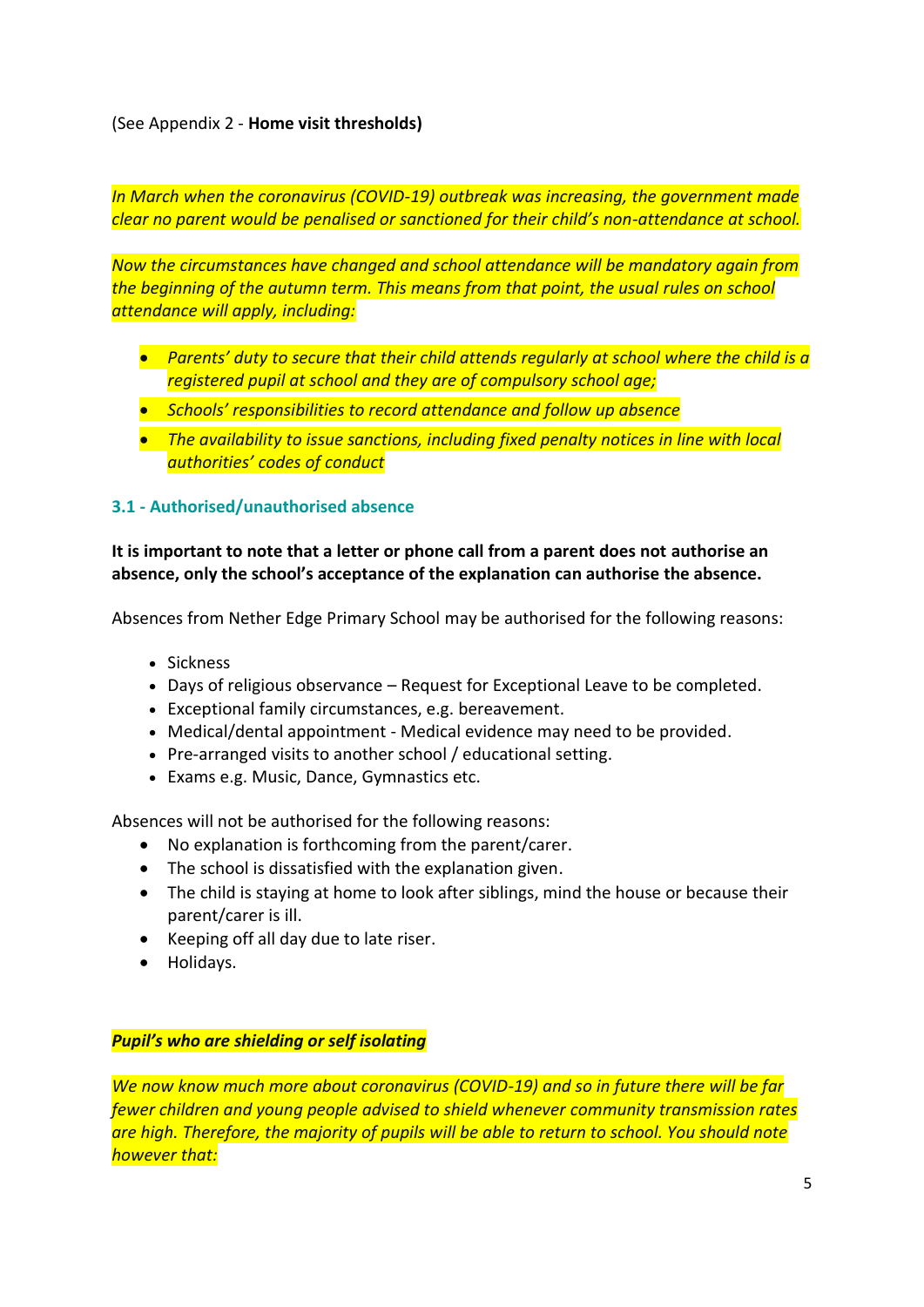- *A small number of pupils will still be unable to attend in line with public health advice because they are self-isolating and have had symptoms or a positive test result themselves; or because they are a close contact of someone who has coronavirus (COVID-19)*
- *Shielding advice for all adults and children will pause on 1 August, subject to a continued decline in the rates of community transmission of coronavirus (COVID-19). This means that even the small number of pupils who will remain on the shielded patient list can also return to school, as can those who have family members who are shielding.*
- *If rates of the disease rise in local areas, children (or family members) from that area, and that area only, will be advised to shield during the period where rates remain high and therefore they may be temporarily absent (see below).*
- *Some pupils no longer required to shield but who generally remain under the care of a specialist health professional may need to discuss their care with their health professional before returning to school (usually at their next planned clinical appointment).*

*Where a pupil is unable to attend school because they are complying with clinical and/or public health advice, we expect schools to be able to immediately offer them access to remote education. Schools should monitor engagement with this activity.*

*Where children are not able to attend school as parents are following clinical and/or public health advice, absence will not be penalised.*

#### **3.2 - Arrangements for medical or dental appointments**

Where possible all medical appointments should be made outside of school hours. If this is not possible then the child must be collected from school by a parent/carer and signed out on the Electronic Entry System.

An appointment card, letter or text must be shown at the school office in order to authorise the absence. Failure to provide this may result in the absence being recorded as unauthorised.

The school must be informed if a child has an emergency appointment, and will not be in school for morning registration.

Children are expected, where time allows, to be in school before a medical or dental appointment, and to return afterwards. If school believes there is time to do this and the child does not attend, the absence will be marked as unauthorised.

#### **4. Part-time table tables**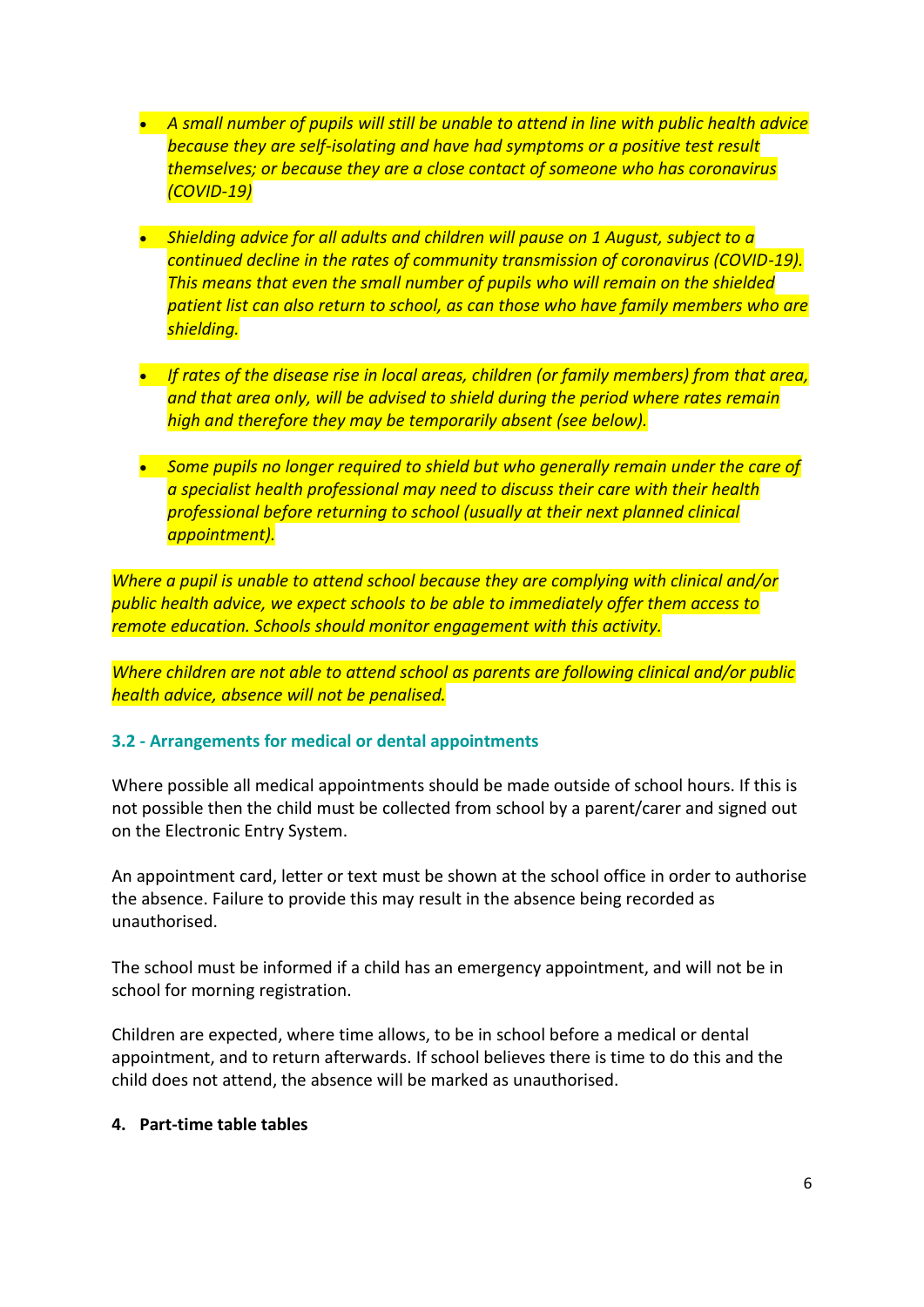In some exceptional circumstances, there may be a need for a part-time timetable to meet a pupil's needs. Where this occurs, the school will:

- Discuss the part time timetable with parents, and ensure full understanding and agreement;
- Review any part time timetables regularly, and meet with parents regularly to discuss whether a child is ready and able to move back to full time provision;
- Provide alternative provision where appropriate;
- Record all part time table absence as authorised (as per DfE guidelines).

Any child who is working under a part time timetable will be offered additional provision, relevant to the needs of the individual at that time. This may include 1:1 support, pastoral intervention or time working in our SEND base for a period of time. The decision for this would be taken by the Head Teacher and the SENCo, in discussion with class teachers and parents.

# (See Appendix 3 – **Part time Home School Agreement)**

#### **5. Attendance Expectations**

It is expected that:

#### **Parents will:**

- Ensure their child attends regularly and on time.
- Notify school on the first day of absence.
- Only request a holiday in term time in exceptional circumstances.
- Not keep their children away from school for trivial reasons.
- Not keep their children off school during SATs or at times of testing.
- Discuss any concerns which may impact on their child's attendance with staff in school

#### **The school will:**

- Regularly communicate the Attendance Policy to parents/carers.
- Share children's current attendance regularly or make figures available upon request.
- Ensure that the Head Teacher is informed about any attendance matters and is in agreement with any action taken.
- Have an expectation that full time, punctual attendance will be the norm and all persistent absences/lateness will be followed up.
- Monitor attendance through checking registers and the computerised attendance system.
- Identify and act upon problems with attendance.
- Liaise with the Local Authority over attendance concerns.

*Pupils and families who are anxious about return to school*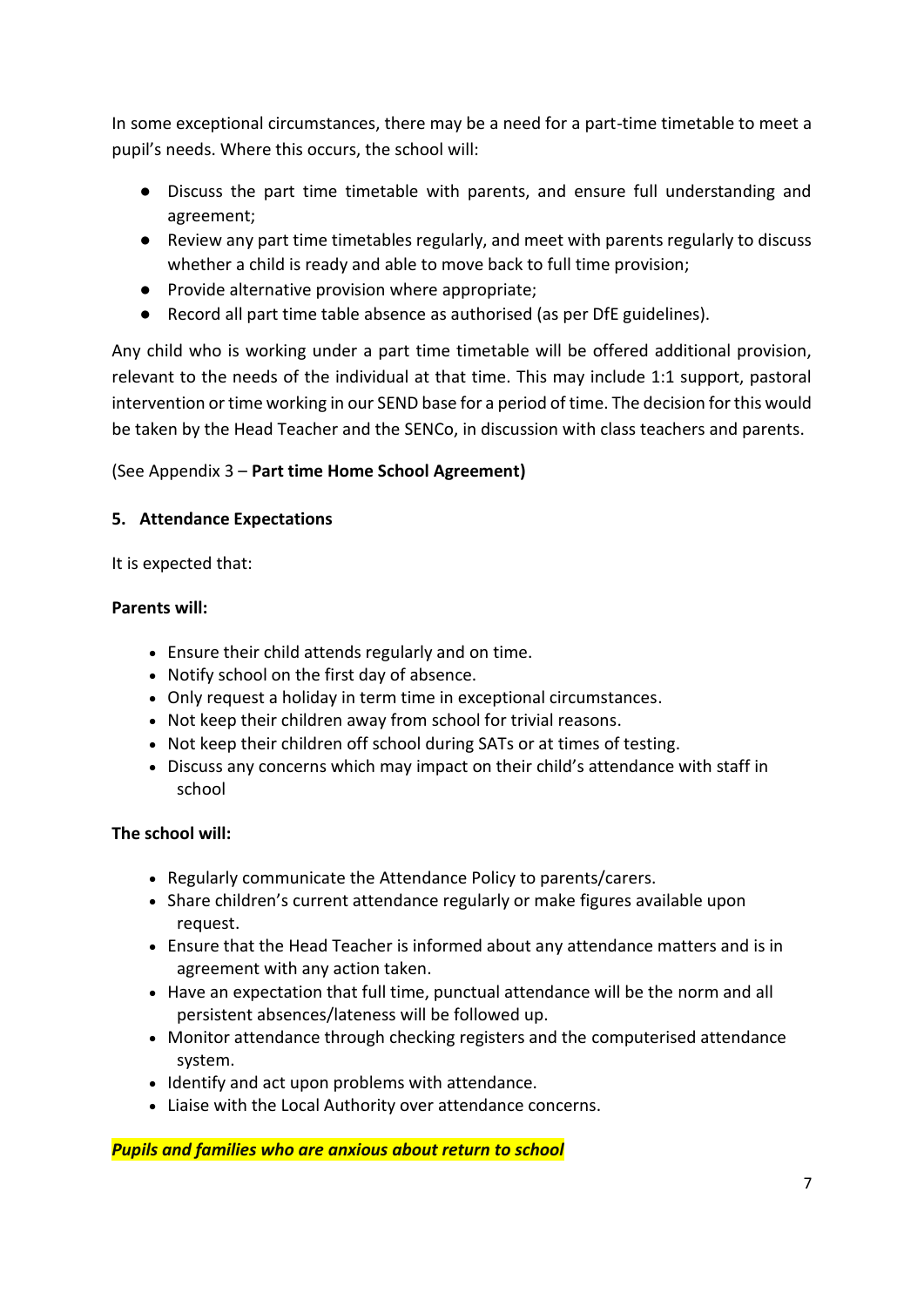- *All other pupils must attend school. Schools should bear in mind the potential concerns of pupils, parents and households who may be reluctant or anxious about returning and put the right support in place to address this. This may include pupils who have themselves been shielding previously but have been advised that this is no longer necessary, those living in households where someone is clinically vulnerable, or those concerned about the comparatively increased risk from coronavirus (COVID-19), including those from Black, Asian and Minority Ethnic (BAME) backgrounds or who have certain conditions such as obesity and diabetes.*
- *If parents of pupils with significant risk factors are concerned, we recommend schools discuss their concerns and provide reassurance of the measures they are putting in place to reduce the risk in school. Schools should be clear with parents that pupils of compulsory school age must be in school unless a statutory reason applies (for example, the pupil has been granted a leave of absence, is unable to attend because of sickness, is absent for a necessary religious observance etc).*

# **Supporting anxieties**

In response to potential anxieties arising from the pandemic, the following has been put in place to support both children and parents/carers feel confident to send their children to school in September:

- Updates of the school site, preparation for September and the safety measures in place will be shared via Class Dojo by HT/DHT during the summer break
- Parents/carers will be notified of the current local authority attendance expectations via Class Dojo by the attendance lead during the summer break. This will be a series of short informative posts
- Those families identified to be the most vulnerable to anxieties (from evidence collected during lockdown phone calls) to be contacted during week 5 of the holidays by the attendance team. A follow up call will be made in week 6 if required
- All 2019/20 persistently absent children to be contacted in week 5 or 6 by the attendance team to remind then about current attendance expectations
- All school staff to be on hand to support return to school whether face to face when children arrive or via messages on Class Dojo

# **6. Monitoring**

Attendance and punctuality is monitored in the following ways:

- The registers are monitored on a regular basis by staff responsible for attendance.
- Attendance patterns are monitored every 4 weeks by the attendance team.
- Parents/carers will be informed as soon as their child's attendance or punctuality is a cause for concern
- Individual records of children who raise concerns will be discussed within school, with the Local Authority Attendance Team and MAST (The Multi Agency Support Team).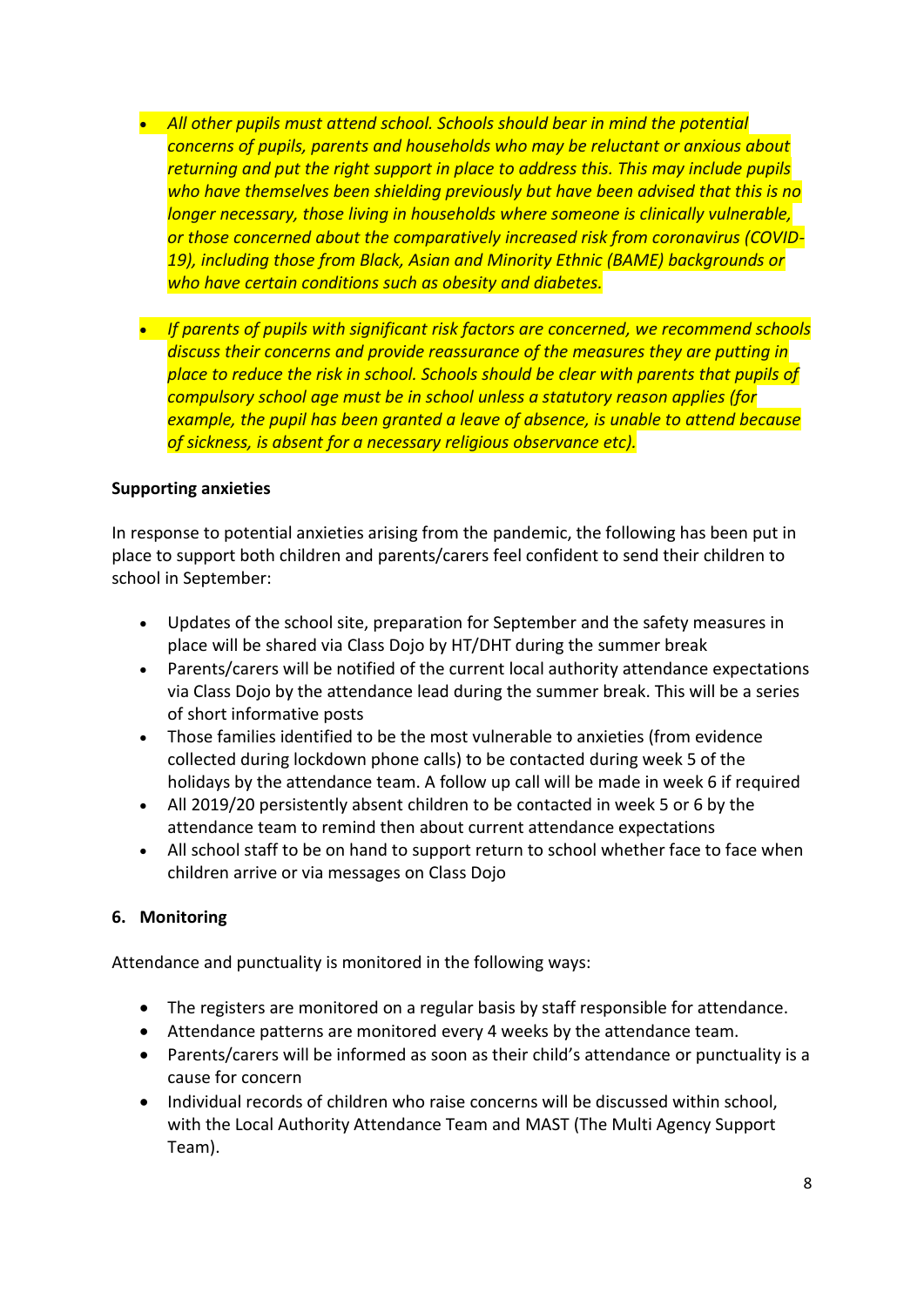• Information on attendance and punctuality is returned termly to the Local Authority who monitors the attendance of all pupils.

(See Appendix 4 - Attendance Monitoring sheet)

#### **5.1 - Attendance Procedures**

If a poor pattern of attendance is formed:

- Individual records will be looked at to ascertain reasons for absence.
- Parent/carers will be informed via letter or phone call.
- A meeting may be arranged with Parents/carers (LA may also attend these) to discuss and implement strategies for improving attendance.
- Home visits may be made if absence persists.
- The Local authority will keep in contact with parents where appropriate.
- If Attendance does not improve a further follow up letter will be sent or meeting arranged
- If Attendance does not improve following the issue of a series of follow up letters and meetings a final warning will be issued by the Local Authority.
- Parents may receive a penalty notice or a court summons.

#### **6.2 - Punctuality procedures**

If a poor pattern of punctuality is formed:

- Staff who have responsibility for attendance will monitor lateness.
- Late arrivals must report to the school office, where their parent/carer must sign them in. A dinner is ordered at this point.
- Staff with responsibility for attendance input this information to SIMs
- A letter is sent to parents/carers of children who are persistently late. (A persistent late attender is defined as a pupil who is late (before registers close) for more than 15% of all possible days)
- Parents will be contacted to discuss any problem which may contribute to a lack of punctuality.
- A referral will be sent to MAST (The Multi Agency Support Team) if necessary.

# **5.3 - Penalty Notices**

Where a child's attendance is consistently poor (less than 90% with at least 20% of the absence being unauthorised) and all steps have been taken to rectify this by the school and the Local Authority working with the child and the parents/carers, but have been unsuccessful. MAST (the Multi Agency Support Team) will, after consulting with the school, consider issuing a Penalty Notice.

# **7. Children missing from education (CME)**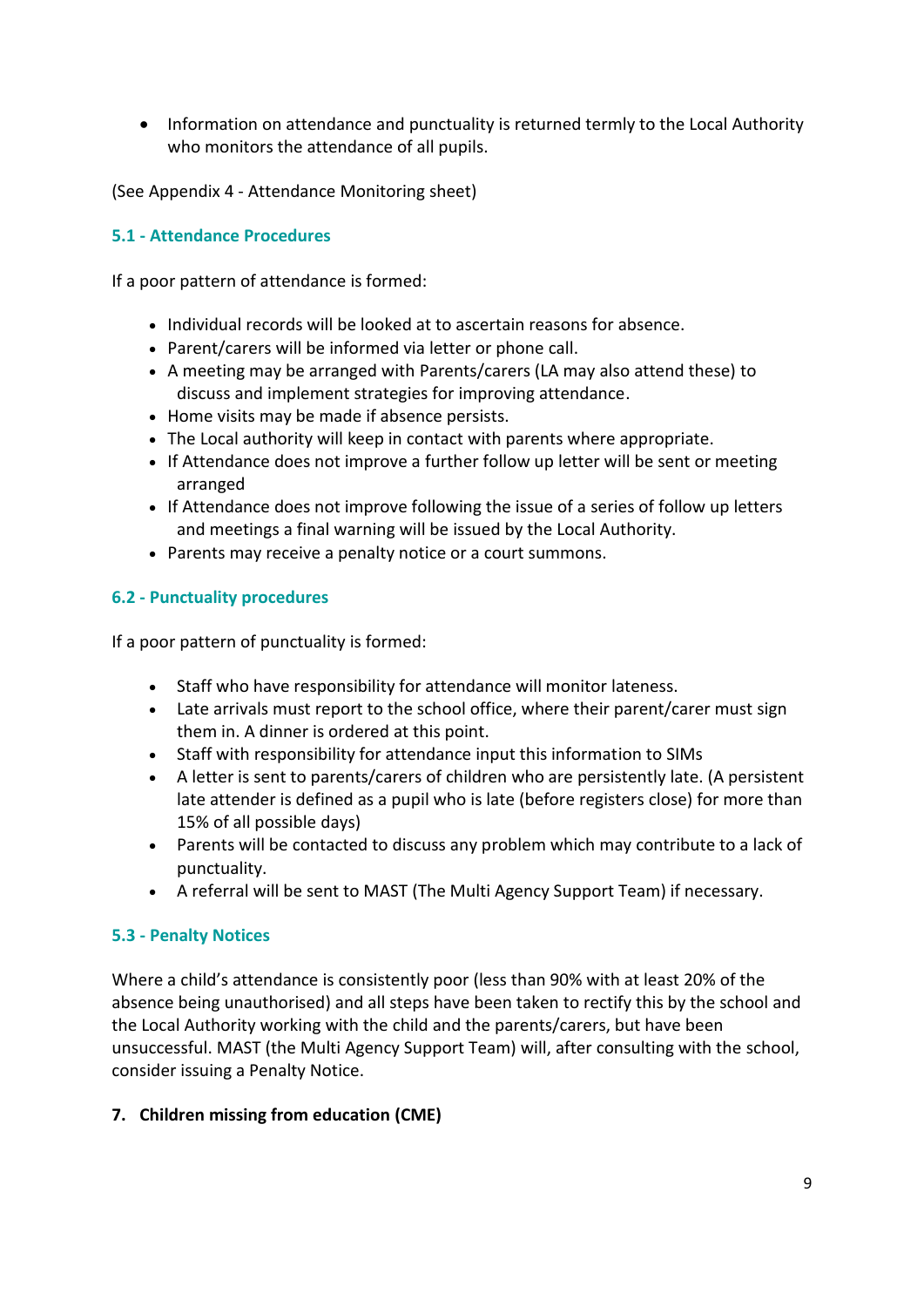If a child is absent from school without being informed the Attendance Team will liaise with the Children Missing from Education Team if a child is absent from school for consecutive days and unaccounted for. Home visits will be completed. Social Care is also informed at this time. Pupils who cannot be located will be considered as missing. The Children Missing from Education Team will be informed and they will pursue the matter in accordance with Local Authority procedures.

# **8. Children in public care**

The Office receive the Welfare call on a daily basis and inform them of any absences on the day.

The Attendance Officer will monitor their attendance and report this to the SLT who will inform Looked after Children Team on request.

The school's co-ordinator for looked after children is Michele Nott (Headteacher)

# **9. Holidays during term time**

At Nether Edge we are led by guidance issued by Sheffield City Council. When referring to holidays in term time, they state the following:

- *We won't approve holiday time for children during term time. If you take your child out of school for a holiday or other unauthorised absence, we will issue a penalty notice on behalf of your school.*
- *We believe that regular attendance at school is vital to help children and young people achieve their full potential and get the best possible start in life. This will be our approach unless the legislation or guidance from the government changes.*
- *We are aware that the outcome of a court case in the Isle of Wight has generated some public debate and enquiries about the issuing of penalty notices for unauthorised absence in Sheffield.*
- *The Isle of Wight case has not changed the law or set a legal precedent. This means magistrates courts will continue to consider the legislation on term time absences on a case by case basis.*

Sheffield City Council can give each parent a fine of £60, which rises to £120 each if not paid within 21 days. If the fine remains unpaid after 28 days, parents/carers may be prosecuted for their child's absence from school.

If prosecuted, parents/carers can be fined up to £2,500, a community order or a jail sentence of up to 3 months.

If a parent/carer would like to request holidays in term time, the steps outlined below must be followed: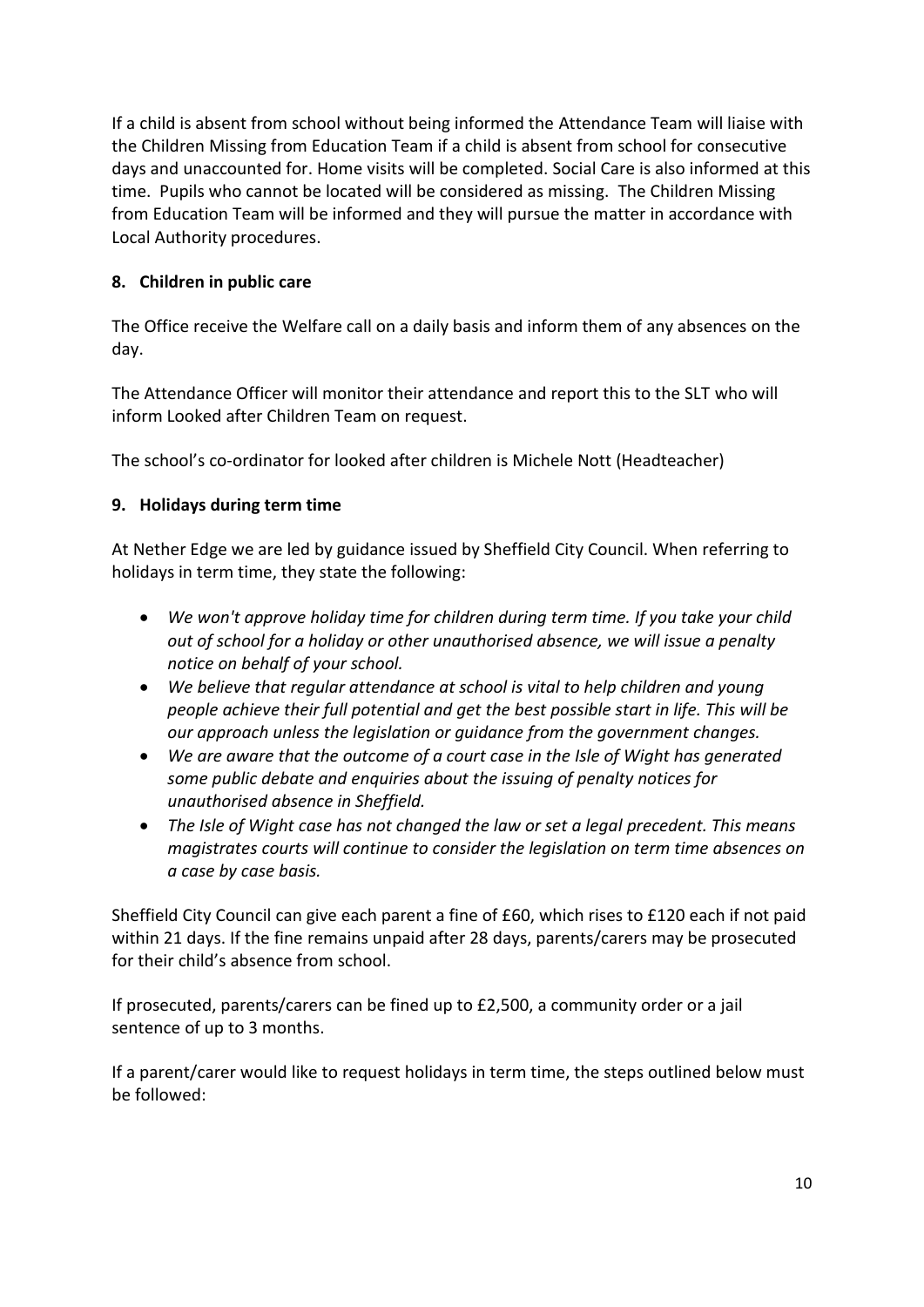- 1. Parent/carer informs the school office that they would like to request term time leave.
- 2. A meeting is arranged with HT or attendance lead to discuss reasons for this holiday, share details about fines and ascertain if there are any exceptional circumstances.
- 3. If the parent/carer still wishes to take their child on holiday, a request form will be given at the meeting.
- 4. This should be handed in as soon as possible, with at least 20 days before they are due to leave.
- 5. The headteacher's written confirmation of the decision will be sent within 10 days.

Nether Edge Primary School is committed to raising the profile of attendance and its link to achievement. It is important that parents/carers work with school to ensure that all children attend on time, every day and do not take holidays in term time.

# **10. Re-integration into School after Absence**

Any child who does not return to school by the date specified on the holiday request form, is at risk of losing their place at school.

Similarly, those who are taken on holiday without school being informed, will also be at risk of losing their place. In this circumstance the child will be referred to CME as soon as possible.

To minimise the impact of long absences, parents/carers are asked to encourage children to read daily and complete learning tasks discussed in advance with the class teacher.

When a child returns to school after a long period of absence (10 days minimum) they will be supported to transition back into school life.

This re-integration will include:

- An initial 'welcome back' meeting. Attendance lead, parents/carers, class teacher and child to all attend where possible
- Updated assessments completed by school staff as soon as possible
- 1:1 support from the classroom staff to rebuild friendships, particularly for younger children and when outside at playtimes and lunchtimes

# **11. Celebrating attendance**

Attendance rewards will be based on individual attendance rather than a whole school or whole class strategy.

How it works:

• All children who attend school for a full week will receive a raffle ticket. One ticket for every full week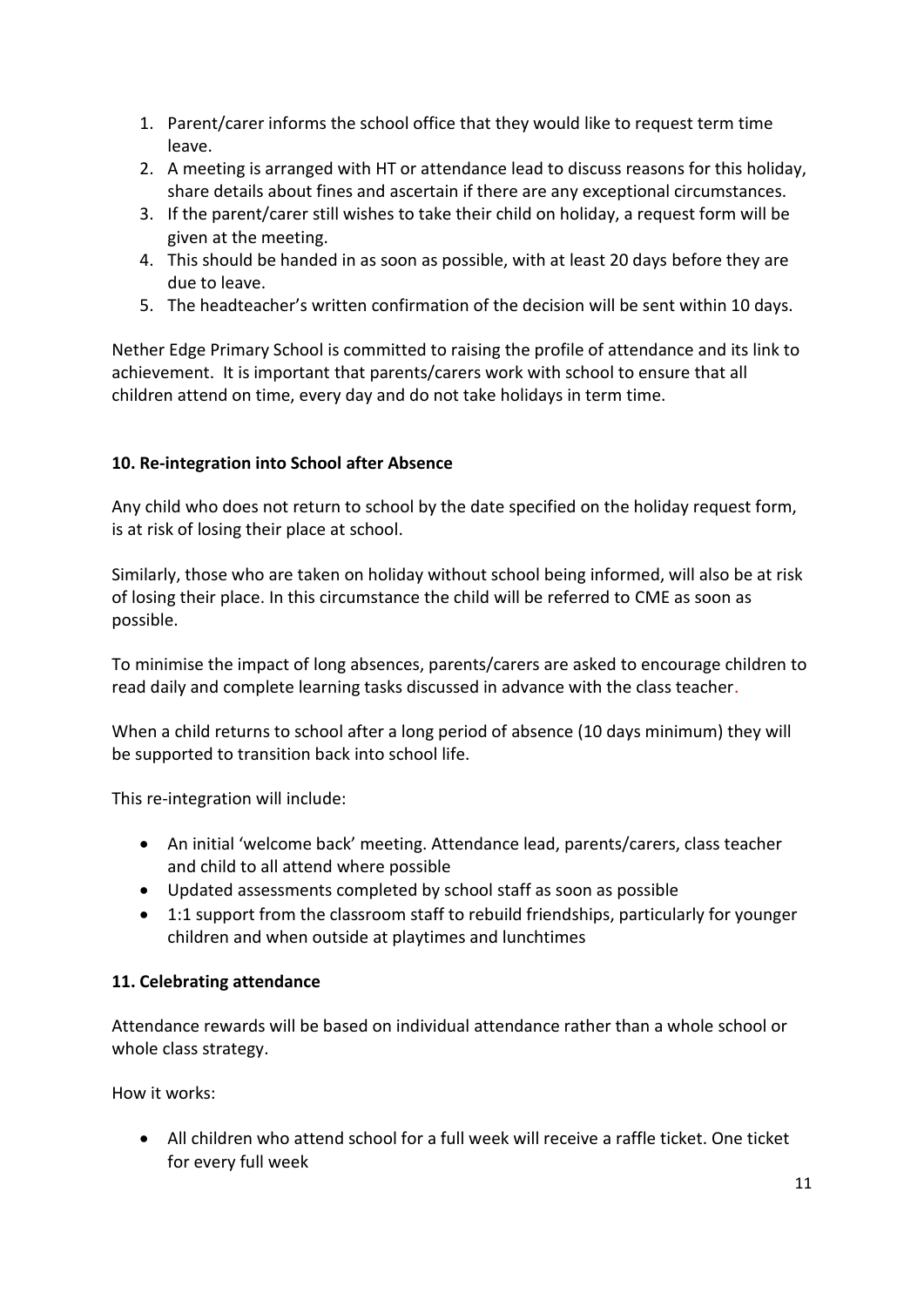- This raffle ticket will be added to the pot (1 pot for Y3-Y6, 1 pot for YN-Y2)
- A draw will take place either fortnightly, monthly or half termly depending on current attendance figures
- A selected number of tickets will be drawn and prizes given to the winners

Towards the end of the year there will be an opportunity for a big final raffle to win a place on the coach to the seaside. All raffle tickets will be saved throughout the school year and entered into this final draw.

#### **12. Communicating attendance**

Attendance will be communicated with parents/carers in the following ways:

- A fortnightly newsletter shared on Class Dojo whole school figure
- A regularly updated display at the front of school whole school figure
- At three parents/carers meetings throughout the year individual figure
- On end of year reports individual figure
- On cause for concern letters or via phone calls individual figure
- At attendance or term time leave meetings individual figure

#### Review: September 2021

This Policy will be reviewed annually or in accordance with changes in Government Guidance.

|                     | Date: |
|---------------------|-------|
| <b>Head Teacher</b> |       |
| Chair of Governors. | Date: |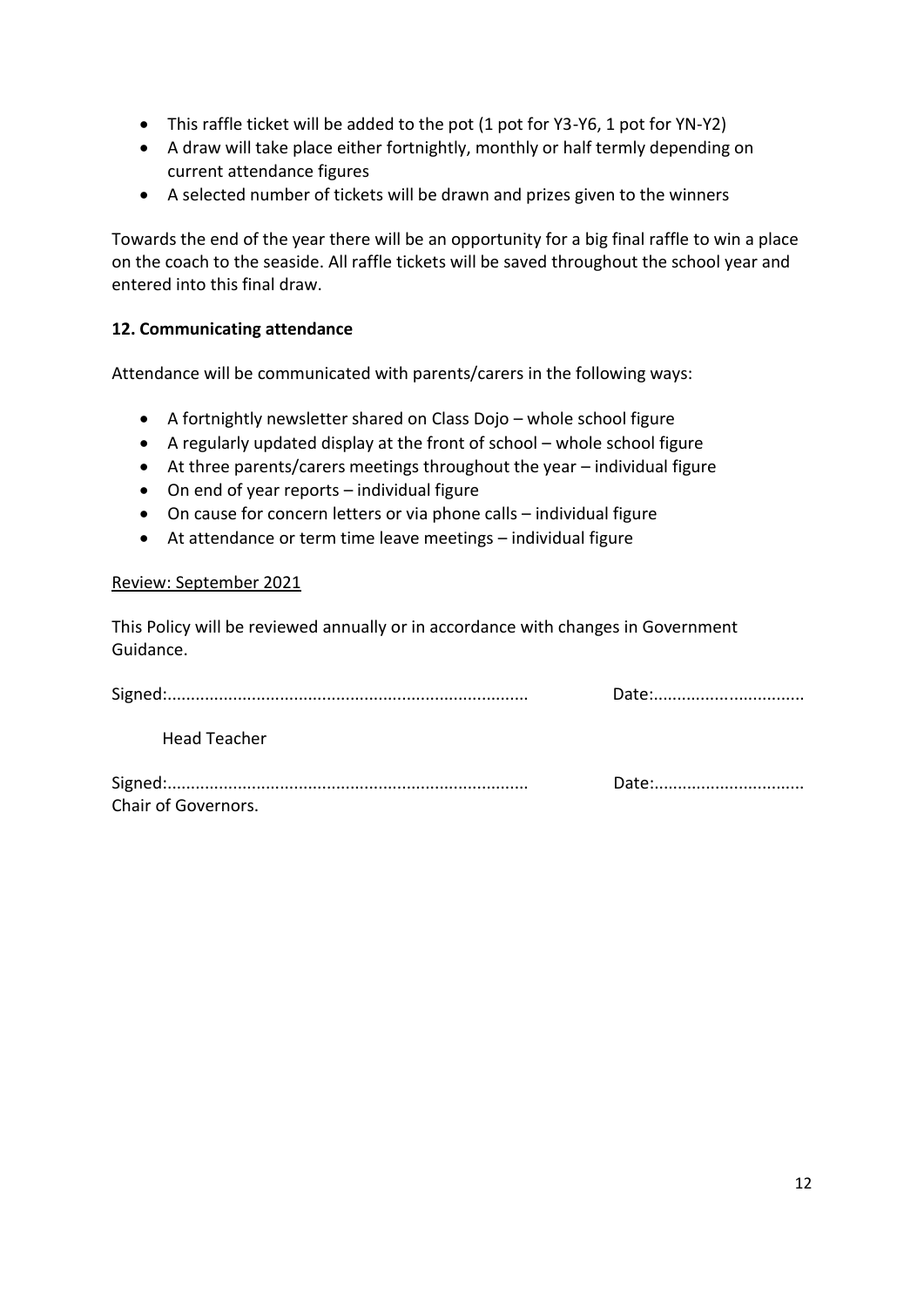#### **Appendix 1**

#### **Absence procedures at Nether Edge**

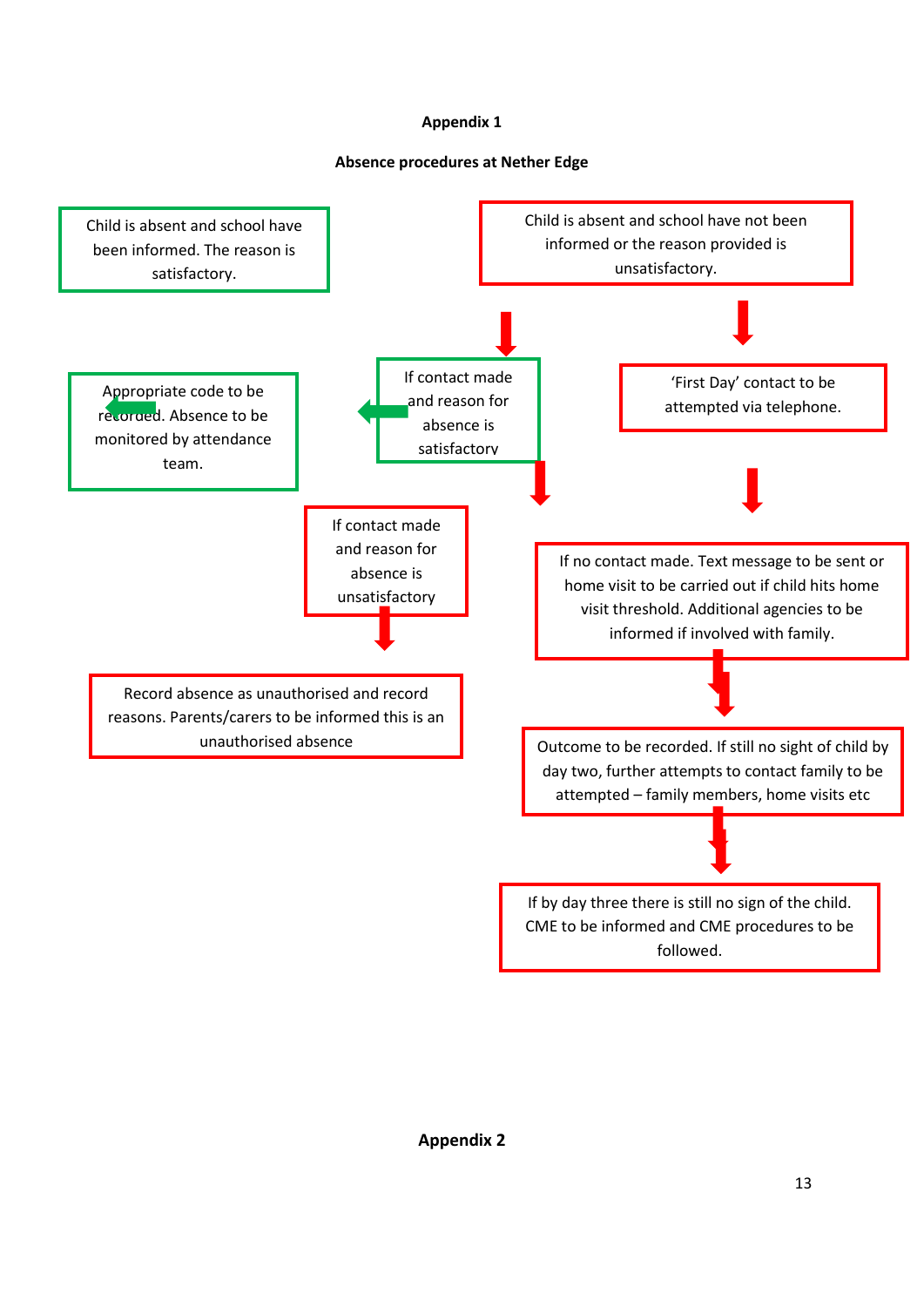# **Home visit thresholds**

# **When do we conduct a home visit?**

A home visit will be made for child if they meet any one of these criteria:

First day absent

- A child is on the child protection register
- There are other serious safeguarding concerns about the child
- The child has more than 10% of absence unauthorised

Two or more days absent

- No response to first day contact or from other contacts on SIMs
- The child is suspected to have left the country
- The child has been unwell for a full week. School to visit and discuss administering of medicine if appropriate
- Other concerns raised about the child from school staff or other members of the community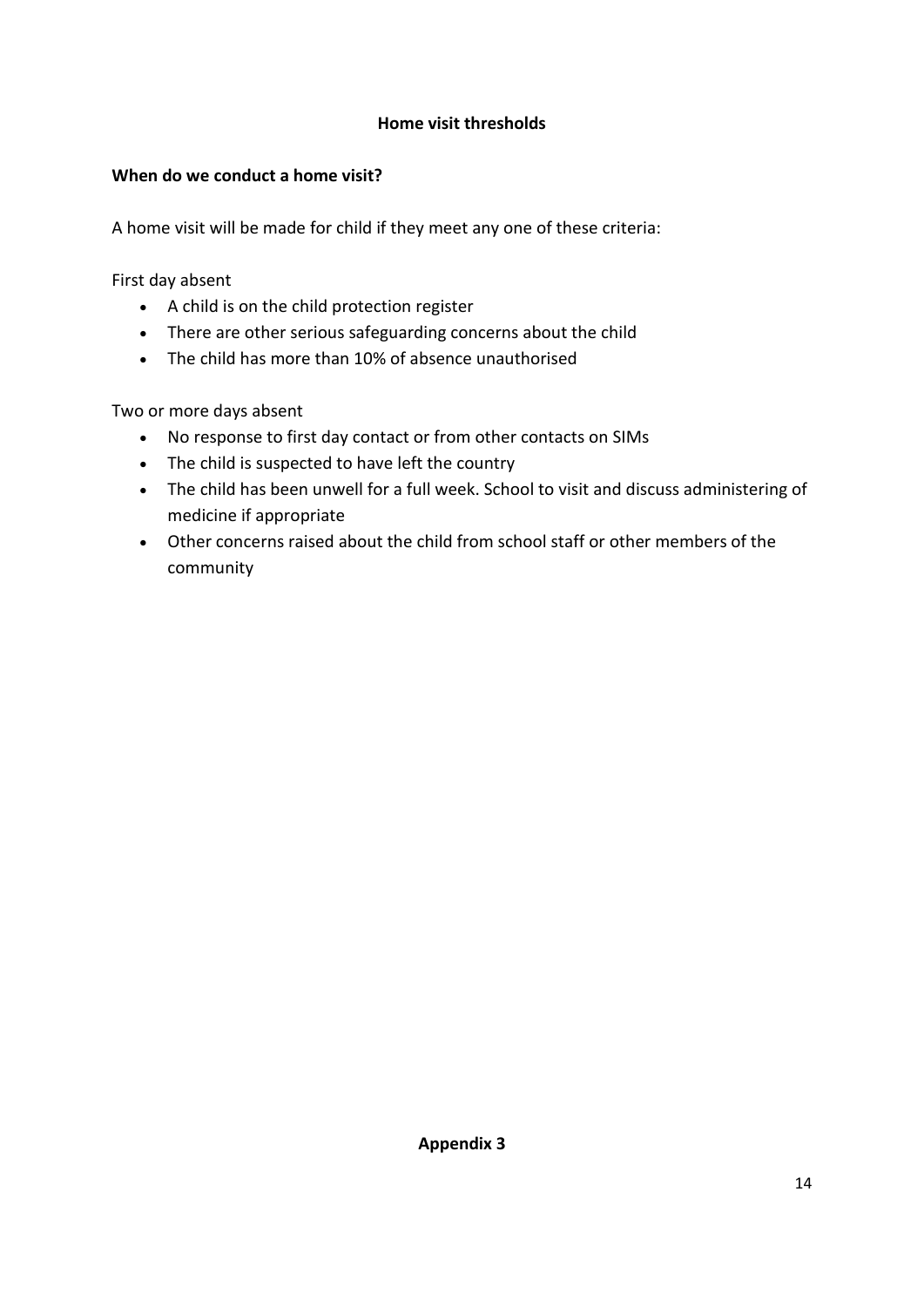#### **Attendance monitoring at Nether Edge**

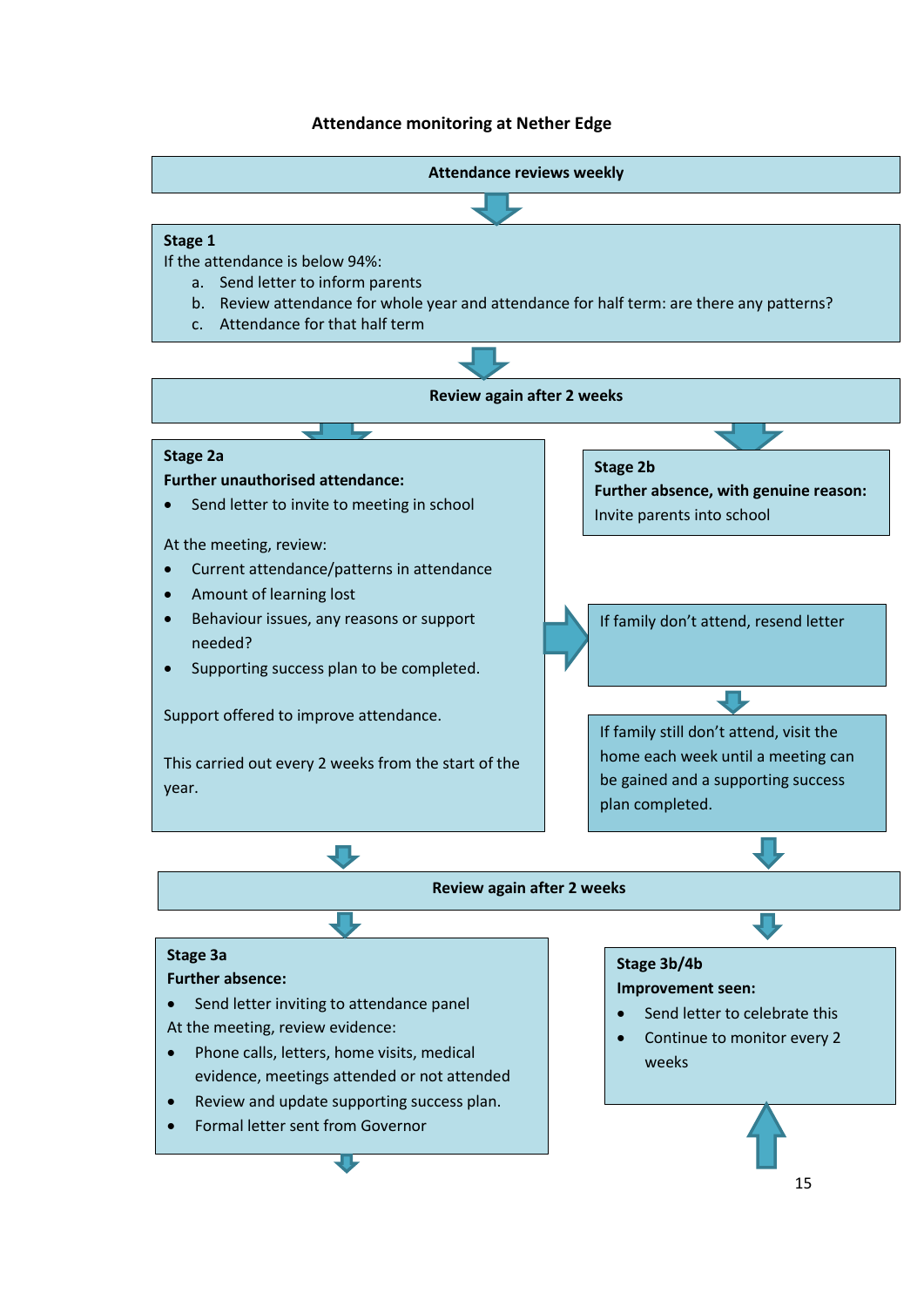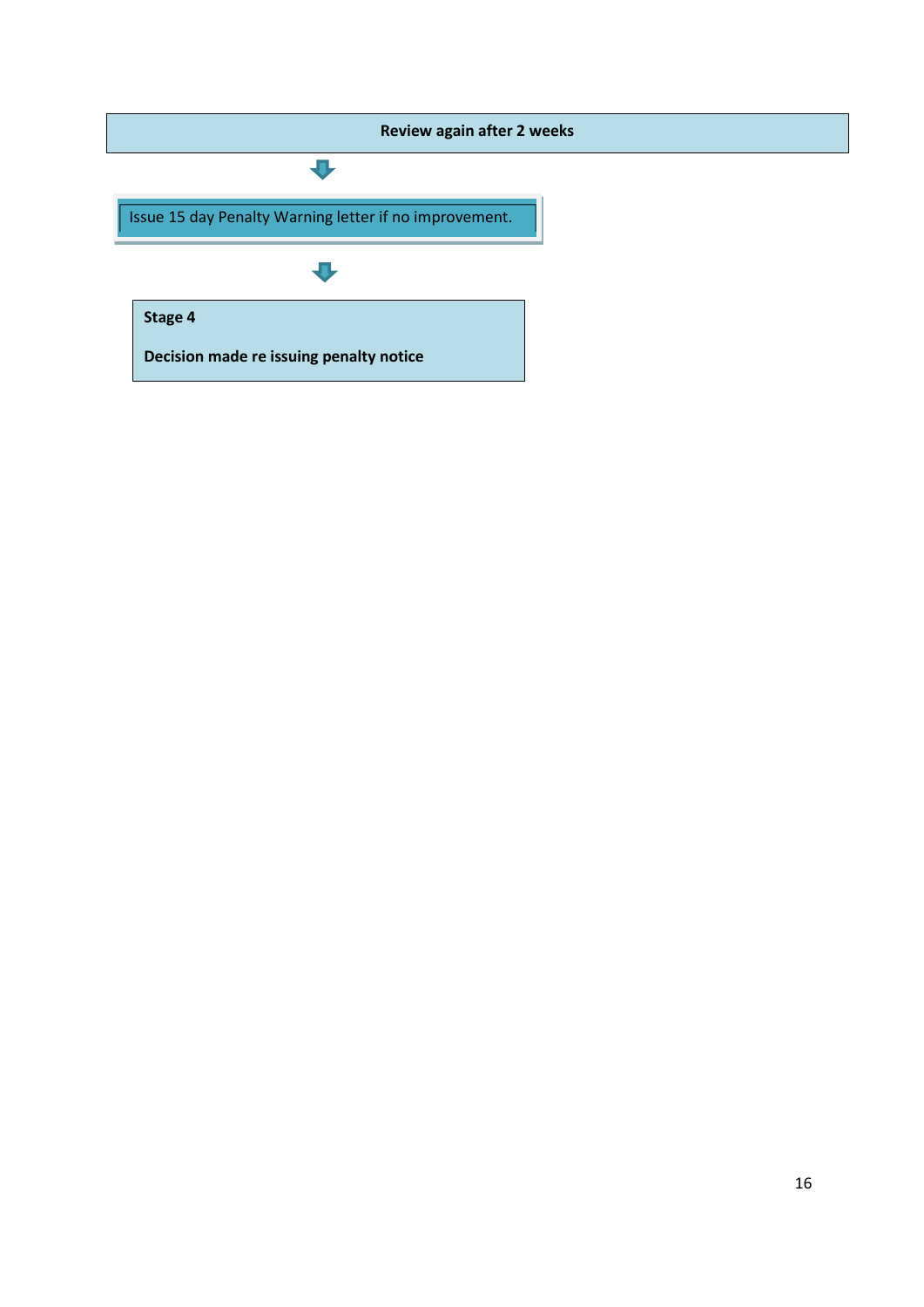# **Appendix 4**

#### **Home school agreement for part time timetables**

#### **Home School Agreement**

Your child **Your child Your child has been placed on a reduced timetable.** 

In order for your child to be able to be successful in school, it is vital that home and school work together to build a supportive partnership. As part of that;

School will:

- ensure that there is a clear plan to reintegrate the child back into school as quickly as possible
- ensure that all agencies that can support this are involved as quickly as possible
- provide work to be completed at home in a specific exercise book which will be marked daily by school
- hold meetings every two weeks to review the timetable
- provide specific interventions to help the child address any needs they have in order to be successful.

Home will:

- ensure work is completed and returned to school daily for marking
- ensure that the child will attend school every day, as agreed, dressed appropriately in the correct school uniform
- drop off and collect promptly as agreed in their timetable
- talk to the child about the importance of returning to school full time.

| Signed (home) | Datc |
|---------------|------|
|---------------|------|

Signed (school)\_\_\_\_\_\_\_\_\_\_\_\_\_\_\_\_\_\_\_\_\_\_\_\_\_\_\_\_\_\_\_\_\_\_\_\_\_ Date \_\_\_\_\_\_\_\_\_\_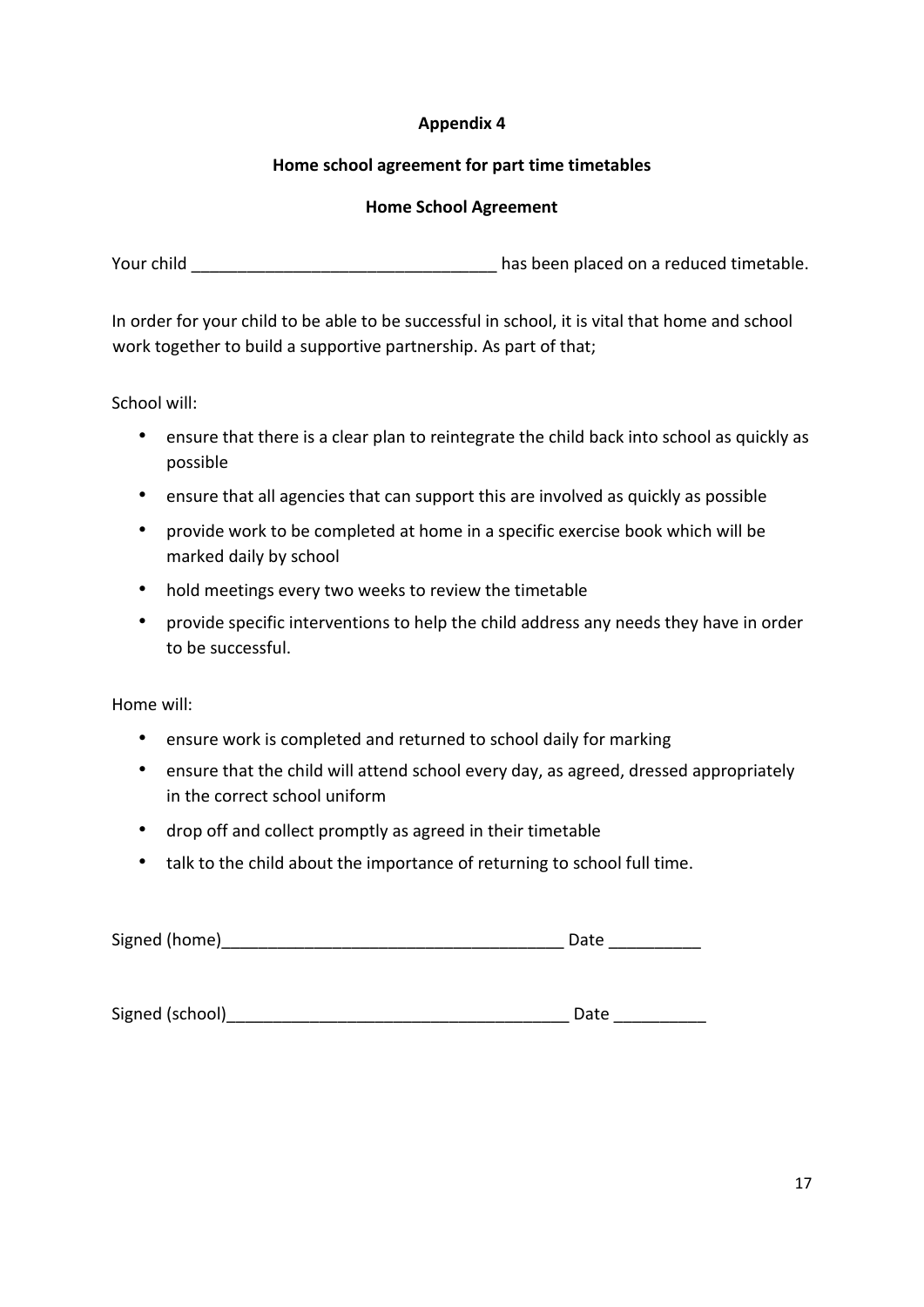Reduced Timetable Contract

| Child's name                                                                                                                                                                            |            |            |                  |
|-----------------------------------------------------------------------------------------------------------------------------------------------------------------------------------------|------------|------------|------------------|
| <b>School</b>                                                                                                                                                                           |            |            |                  |
| Date Plan<br><b>Started</b>                                                                                                                                                             |            |            |                  |
| <b>Key Staff</b>                                                                                                                                                                        |            |            |                  |
| <b>Year Group</b>                                                                                                                                                                       |            |            |                  |
| <b>FSM</b>                                                                                                                                                                              | <b>BME</b> | <b>EAL</b> | <b>SEN need:</b> |
| Y/N                                                                                                                                                                                     | Y/N        | Y/N        |                  |
| All pupils of compulsory school age are entitled to a full time education. Sheffield City Council<br>remains committed to every child's right to a full time education and endorses the |            |            |                  |

requirement that a reduced timetable **cannot be implemented without the agreement of the parent/carer.** By signing this contract the parent/carers and school are indicating they are agreeing to a temporary reduced timetable to meet their child's individual need with the arrangements for this detailed below

| Detail regarding the temporary barriers to<br>timetable in school (e.g. SEND/medical condition/young carer/travel) | having a full time |
|--------------------------------------------------------------------------------------------------------------------|--------------------|
|                                                                                                                    |                    |
|                                                                                                                    |                    |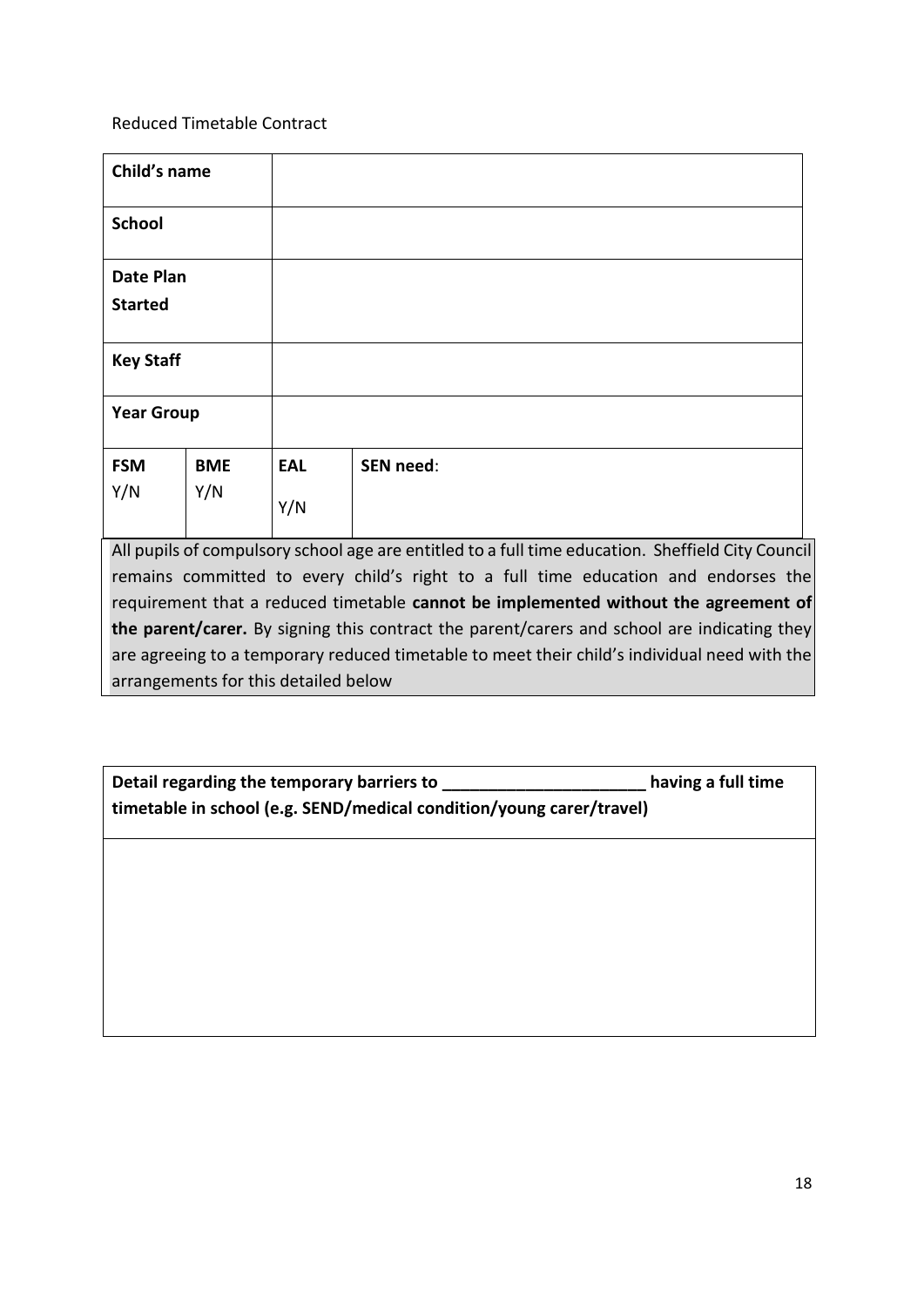**Is an updated My Plan attached to this contract?** 

# **Proposed timetable:**

|                                                          | AM | <b>PM</b> | <b>Additional</b><br><b>Information</b> |
|----------------------------------------------------------|----|-----------|-----------------------------------------|
| <b>Monday</b>                                            |    |           |                                         |
| <b>Tuesday</b>                                           |    |           |                                         |
| Wednesday                                                |    |           |                                         |
|                                                          |    |           |                                         |
| <b>Thursday</b>                                          |    |           |                                         |
| <b>Friday</b>                                            |    |           |                                         |
| Involvement of any relevant agency                       |    |           |                                         |
| Additional assessment arrangements                       |    |           |                                         |
| Arrangements to supervise the child whilst not in school |    |           |                                         |